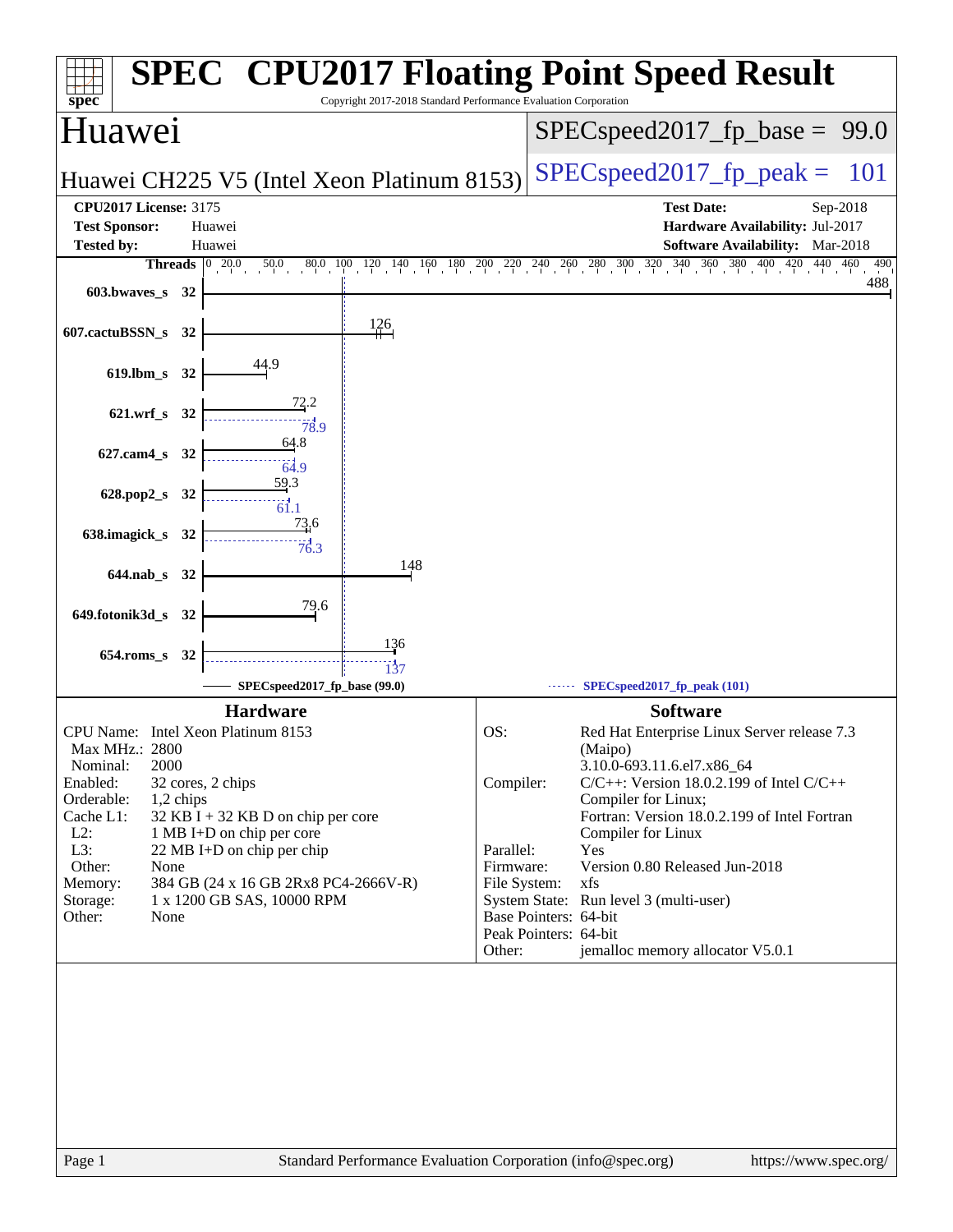| <b>SPEC CPU2017 Floating Point Speed Result</b><br>Copyright 2017-2018 Standard Performance Evaluation Corporation<br>spec <sup>®</sup>                                                                                                                                                                                                                                                                                                                                                                                                                                                                                                                                                                                                                                                                                                                                                                                                                                                                                     |                                                                                                                       |                |              |                |              |                      |              |                                                                                                          |                |                     |                   |              |                |              |
|-----------------------------------------------------------------------------------------------------------------------------------------------------------------------------------------------------------------------------------------------------------------------------------------------------------------------------------------------------------------------------------------------------------------------------------------------------------------------------------------------------------------------------------------------------------------------------------------------------------------------------------------------------------------------------------------------------------------------------------------------------------------------------------------------------------------------------------------------------------------------------------------------------------------------------------------------------------------------------------------------------------------------------|-----------------------------------------------------------------------------------------------------------------------|----------------|--------------|----------------|--------------|----------------------|--------------|----------------------------------------------------------------------------------------------------------|----------------|---------------------|-------------------|--------------|----------------|--------------|
| Huawei<br>$SPEC speed2017_f p\_base = 99.0$                                                                                                                                                                                                                                                                                                                                                                                                                                                                                                                                                                                                                                                                                                                                                                                                                                                                                                                                                                                 |                                                                                                                       |                |              |                |              |                      |              |                                                                                                          |                |                     |                   |              |                |              |
| $SPEC speed2017fp peak =$<br>Huawei CH225 V5 (Intel Xeon Platinum 8153)                                                                                                                                                                                                                                                                                                                                                                                                                                                                                                                                                                                                                                                                                                                                                                                                                                                                                                                                                     |                                                                                                                       |                |              |                |              |                      |              | 101                                                                                                      |                |                     |                   |              |                |              |
| <b>CPU2017 License: 3175</b>                                                                                                                                                                                                                                                                                                                                                                                                                                                                                                                                                                                                                                                                                                                                                                                                                                                                                                                                                                                                |                                                                                                                       |                |              |                |              |                      |              |                                                                                                          |                |                     | <b>Test Date:</b> |              | Sep-2018       |              |
| <b>Tested by:</b>                                                                                                                                                                                                                                                                                                                                                                                                                                                                                                                                                                                                                                                                                                                                                                                                                                                                                                                                                                                                           | <b>Test Sponsor:</b><br>Hardware Availability: Jul-2017<br>Huawei<br>Huawei<br><b>Software Availability:</b> Mar-2018 |                |              |                |              |                      |              |                                                                                                          |                |                     |                   |              |                |              |
| <b>Results Table</b>                                                                                                                                                                                                                                                                                                                                                                                                                                                                                                                                                                                                                                                                                                                                                                                                                                                                                                                                                                                                        |                                                                                                                       |                |              |                |              |                      |              |                                                                                                          |                |                     |                   |              |                |              |
|                                                                                                                                                                                                                                                                                                                                                                                                                                                                                                                                                                                                                                                                                                                                                                                                                                                                                                                                                                                                                             |                                                                                                                       |                |              | <b>Base</b>    |              |                      |              |                                                                                                          |                |                     | <b>Peak</b>       |              |                |              |
| <b>Benchmark</b>                                                                                                                                                                                                                                                                                                                                                                                                                                                                                                                                                                                                                                                                                                                                                                                                                                                                                                                                                                                                            | Threads                                                                                                               | <b>Seconds</b> | Ratio        | <b>Seconds</b> | Ratio        | <b>Seconds</b>       | Ratio        | <b>Threads</b>                                                                                           | <b>Seconds</b> | <b>Ratio</b>        | <b>Seconds</b>    | <b>Ratio</b> | <b>Seconds</b> | <b>Ratio</b> |
| 603.bwaves_s                                                                                                                                                                                                                                                                                                                                                                                                                                                                                                                                                                                                                                                                                                                                                                                                                                                                                                                                                                                                                | 32                                                                                                                    | 121            | 488          | <u>121</u>     | 488          | 121                  | 489          | 32                                                                                                       | 121            | 488                 | <u>121</u>        | 488          | 121            | 489          |
| 607.cactuBSSN_s                                                                                                                                                                                                                                                                                                                                                                                                                                                                                                                                                                                                                                                                                                                                                                                                                                                                                                                                                                                                             | 32                                                                                                                    | 135            | 124          | 132            | 126          | 124                  | 135          | 32                                                                                                       | 135            | 124                 | 132               | 126          | 124            | 135          |
| $619.$ lbm_s<br>$621.wrf$ s                                                                                                                                                                                                                                                                                                                                                                                                                                                                                                                                                                                                                                                                                                                                                                                                                                                                                                                                                                                                 | 32<br>32                                                                                                              | 117<br>183     | 44.9<br>72.2 | 117<br>184     | 44.9<br>71.8 | 117<br>183           | 44.9<br>72.2 | 32<br>32                                                                                                 | 117<br>168     | 44.9                | 117<br>168        | 44.9<br>78.8 | 117<br>167     | 44.9<br>79.3 |
| $627.cam4_s$                                                                                                                                                                                                                                                                                                                                                                                                                                                                                                                                                                                                                                                                                                                                                                                                                                                                                                                                                                                                                | 32                                                                                                                    | 136            | 65.0         | <u>137</u>     | 64.8         | 137                  | 64.7         | 32                                                                                                       | 136            | <b>78.9</b><br>65.0 | 137               | 64.9         | <b>136</b>     | 64.9         |
| $628.pop2_s$                                                                                                                                                                                                                                                                                                                                                                                                                                                                                                                                                                                                                                                                                                                                                                                                                                                                                                                                                                                                                | 32                                                                                                                    | 199            | 59.7         | 201            | 59.2         | 200                  | 59.3         | 32                                                                                                       | 194            | 61.1                | 194               | 61.1         | 196            | 60.7         |
| 638.imagick_s                                                                                                                                                                                                                                                                                                                                                                                                                                                                                                                                                                                                                                                                                                                                                                                                                                                                                                                                                                                                               | 32                                                                                                                    | 189            | 76.1         | 196            | 73.6         | 198                  | 72.8         | 32                                                                                                       | <b>189</b>     | 76.3                | 189               | 76.2         | 189            | 76.3         |
| $644$ .nab_s                                                                                                                                                                                                                                                                                                                                                                                                                                                                                                                                                                                                                                                                                                                                                                                                                                                                                                                                                                                                                | 32                                                                                                                    | 118            | 148          | 118            | 148          | <b>118</b>           | 148          | 32                                                                                                       | 118            | 148                 | 118               | 148          | <b>118</b>     | <b>148</b>   |
| 649.fotonik3d_s                                                                                                                                                                                                                                                                                                                                                                                                                                                                                                                                                                                                                                                                                                                                                                                                                                                                                                                                                                                                             | 32                                                                                                                    | 115            | 79.3         | 115            | <b>79.6</b>  | 114                  | 79.9         | 32                                                                                                       | 115            | 79.3                | <b>115</b>        | <b>79.6</b>  | 114            | 79.9         |
| 654.roms_s                                                                                                                                                                                                                                                                                                                                                                                                                                                                                                                                                                                                                                                                                                                                                                                                                                                                                                                                                                                                                  | 32                                                                                                                    | 116            | 136          | 115            | 137          | 116                  | 136          | 32                                                                                                       | 115            | 137                 | 116               | 136          | 115            | 137          |
|                                                                                                                                                                                                                                                                                                                                                                                                                                                                                                                                                                                                                                                                                                                                                                                                                                                                                                                                                                                                                             | $SPEC speed2017_fp\_base =$                                                                                           |                | 99.0         |                |              |                      |              |                                                                                                          |                |                     |                   |              |                |              |
| $SPEC speed2017_fp_peak =$                                                                                                                                                                                                                                                                                                                                                                                                                                                                                                                                                                                                                                                                                                                                                                                                                                                                                                                                                                                                  |                                                                                                                       |                | 101          |                |              |                      |              |                                                                                                          |                |                     |                   |              |                |              |
|                                                                                                                                                                                                                                                                                                                                                                                                                                                                                                                                                                                                                                                                                                                                                                                                                                                                                                                                                                                                                             |                                                                                                                       |                |              |                |              |                      |              | Results appear in the order in which they were run. Bold underlined text indicates a median measurement. |                |                     |                   |              |                |              |
| <b>Operating System Notes</b><br>Stack size set to unlimited using "ulimit -s unlimited"                                                                                                                                                                                                                                                                                                                                                                                                                                                                                                                                                                                                                                                                                                                                                                                                                                                                                                                                    |                                                                                                                       |                |              |                |              |                      |              |                                                                                                          |                |                     |                   |              |                |              |
|                                                                                                                                                                                                                                                                                                                                                                                                                                                                                                                                                                                                                                                                                                                                                                                                                                                                                                                                                                                                                             |                                                                                                                       |                |              |                |              | <b>General Notes</b> |              |                                                                                                          |                |                     |                   |              |                |              |
| Environment variables set by runcpu before the start of the run:<br>KMP_AFFINITY = "granularity=fine, compact"                                                                                                                                                                                                                                                                                                                                                                                                                                                                                                                                                                                                                                                                                                                                                                                                                                                                                                              |                                                                                                                       |                |              |                |              |                      |              |                                                                                                          |                |                     |                   |              |                |              |
| $LD_{LIBRRRY\_PATH}$ = "/spec2017/lib/ia32:/spec2017/lib/intel64:/spec2017/je5.0.1-32:/spec2017/je5.0.1-64"                                                                                                                                                                                                                                                                                                                                                                                                                                                                                                                                                                                                                                                                                                                                                                                                                                                                                                                 |                                                                                                                       |                |              |                |              |                      |              |                                                                                                          |                |                     |                   |              |                |              |
| OMP_STACKSIZE = "192M"<br>Binaries compiled on a system with 1x Intel Core i7-6700K CPU + 32GB RAM<br>memory using Redhat Enterprise Linux 7.5<br>Transparent Huge Pages enabled by default<br>Prior to runcpu invocation<br>Filesystem page cache synced and cleared with:<br>sync; echo 3><br>/proc/sys/vm/drop_caches<br>Yes: The test sponsor attests, as of date of publication, that CVE-2017-5754 (Meltdown)<br>is mitigated in the system as tested and documented.<br>Yes: The test sponsor attests, as of date of publication, that CVE-2017-5753 (Spectre variant 1)<br>is mitigated in the system as tested and documented.<br>Yes: The test sponsor attests, as of date of publication, that CVE-2017-5715 (Spectre variant 2)<br>is mitigated in the system as tested and documented.<br>jemalloc, a general purpose malloc implementation<br>built with the RedHat Enterprise 7.5, and the system compiler gcc 4.8.5<br>sources available from jemalloc.net or https://github.com/jemalloc/jemalloc/releases |                                                                                                                       |                |              |                |              |                      |              |                                                                                                          |                |                     |                   |              |                |              |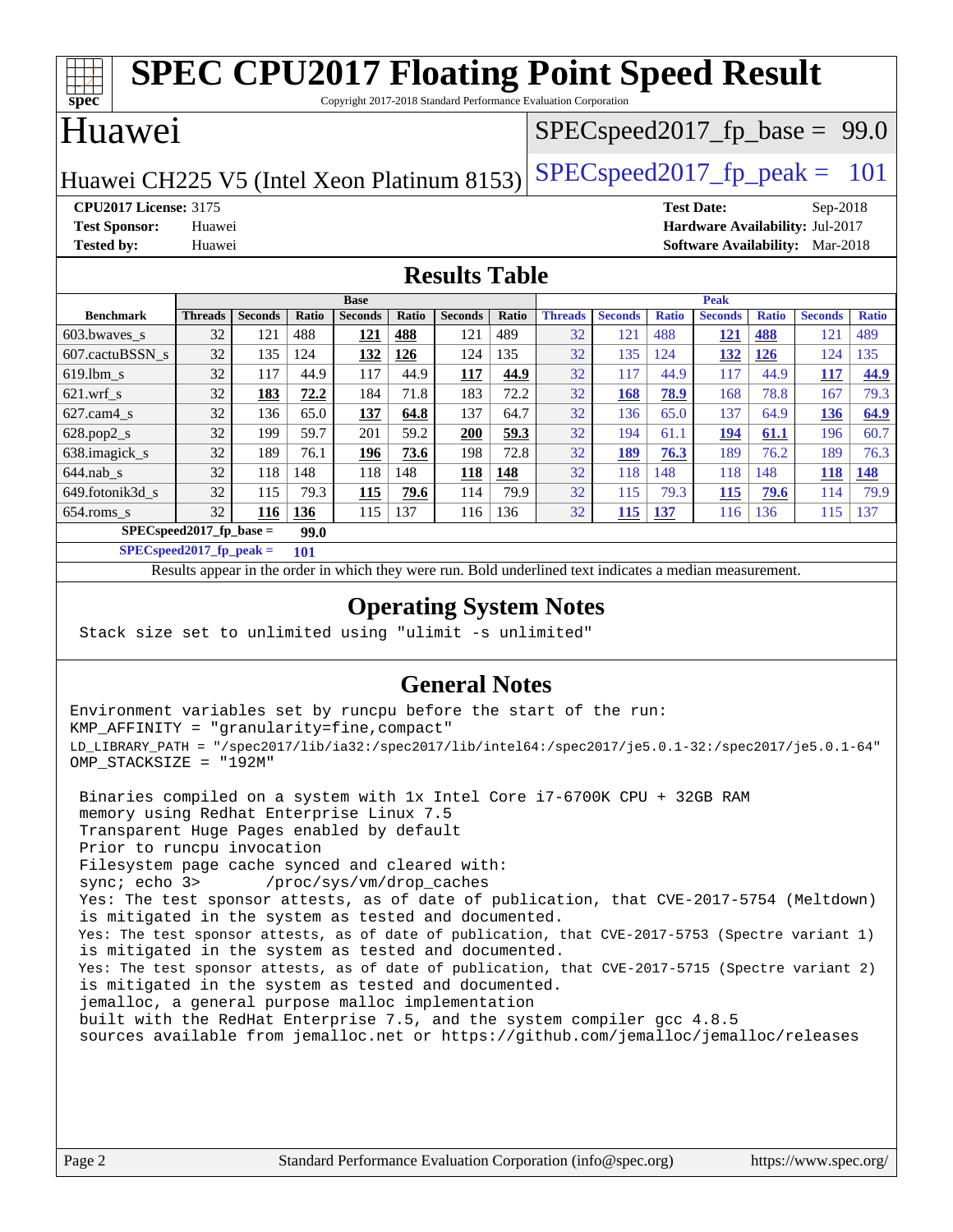| spec                                                                                                                                                                                                                                                                                                                                                                                                  | Copyright 2017-2018 Standard Performance Evaluation Corporation                                                                                                                                                     | <b>SPEC CPU2017 Floating Point Speed Result</b>                                                                                                             |  |  |  |
|-------------------------------------------------------------------------------------------------------------------------------------------------------------------------------------------------------------------------------------------------------------------------------------------------------------------------------------------------------------------------------------------------------|---------------------------------------------------------------------------------------------------------------------------------------------------------------------------------------------------------------------|-------------------------------------------------------------------------------------------------------------------------------------------------------------|--|--|--|
| Huawei                                                                                                                                                                                                                                                                                                                                                                                                |                                                                                                                                                                                                                     | $SPEC speed2017_f p\_base = 99.0$                                                                                                                           |  |  |  |
| Huawei CH225 V5 (Intel Xeon Platinum 8153)                                                                                                                                                                                                                                                                                                                                                            |                                                                                                                                                                                                                     | $SPEC speed2017_fp\_peak = 101$                                                                                                                             |  |  |  |
| <b>CPU2017 License: 3175</b><br><b>Test Sponsor:</b><br>Huawei<br><b>Tested by:</b><br>Huawei                                                                                                                                                                                                                                                                                                         |                                                                                                                                                                                                                     | <b>Test Date:</b><br>$Sep-2018$<br>Hardware Availability: Jul-2017<br>Software Availability: Mar-2018                                                       |  |  |  |
|                                                                                                                                                                                                                                                                                                                                                                                                       | <b>Platform Notes</b>                                                                                                                                                                                               |                                                                                                                                                             |  |  |  |
| BIOS configuration:<br>Power Policy Set to Load Balance<br>Hyper-Threading Set to Disable<br>XPT Prefetch Set to Enabled<br>Sysinfo program /spec2017/bin/sysinfo<br>Rev: r5797 of 2017-06-14 96c45e4568ad54c135fd618bcc091c0f<br>running on localhost.localdomain Wed Sep 26 19:39:06 2018                                                                                                           |                                                                                                                                                                                                                     |                                                                                                                                                             |  |  |  |
| SUT (System Under Test) info as seen by some common utilities.<br>For more information on this section, see<br>https://www.spec.org/cpu2017/Docs/config.html#sysinfo                                                                                                                                                                                                                                  |                                                                                                                                                                                                                     |                                                                                                                                                             |  |  |  |
| From /proc/cpuinfo<br>model name: $Intel(R)$ Xeon $(R)$ Platinum 8153 CPU @ 2.00GHz<br>"physical id"s (chips)<br>32 "processors"<br>cpu cores : 16<br>siblings : 16<br>physical 0: cores 0 1 2 3 4 5 6 7 8 9 10 11 12 13 14 15<br>physical 1: cores 0 1 2 3 4 5 6 7 8 9 10 11 12 13 14 15                                                                                                             |                                                                                                                                                                                                                     | cores, siblings (Caution: counting these is hw and system dependent. The following<br>excerpts from /proc/cpuinfo might not be reliable. Use with caution.) |  |  |  |
| From lscpu:<br>Architecture:<br>$CPU$ op-mode( $s$ ):<br>Byte Order:<br>CPU(s):<br>On-line CPU(s) list:<br>Thread(s) per core:<br>Core(s) per socket:<br>Socket(s):<br>NUMA node(s):<br>Vendor ID:<br>CPU family:<br>Model:<br>Model name:<br>Stepping:<br>CPU MHz:<br>BogoMIPS:<br>Virtualization:<br>L1d cache:<br>Lli cache:<br>L2 cache:<br>L3 cache:<br>NUMA node0 CPU(s):<br>NUMA nodel CPU(s): | x86 64<br>$32$ -bit, $64$ -bit<br>Little Endian<br>32<br>$0 - 31$<br>1<br>16<br>2<br>2<br>GenuineIntel<br>6<br>85<br>4<br>2001.000<br>4005.09<br>$VT - x$<br>32K<br>32K<br>1024K<br>22528K<br>$0 - 15$<br>$16 - 31$ | $Intel(R) Xeon(R) Platinum 8153 CPU @ 2.00GHz$                                                                                                              |  |  |  |
| (Continued on next page)                                                                                                                                                                                                                                                                                                                                                                              |                                                                                                                                                                                                                     |                                                                                                                                                             |  |  |  |
| Page 3                                                                                                                                                                                                                                                                                                                                                                                                | Standard Performance Evaluation Corporation (info@spec.org)                                                                                                                                                         | https://www.spec.org/                                                                                                                                       |  |  |  |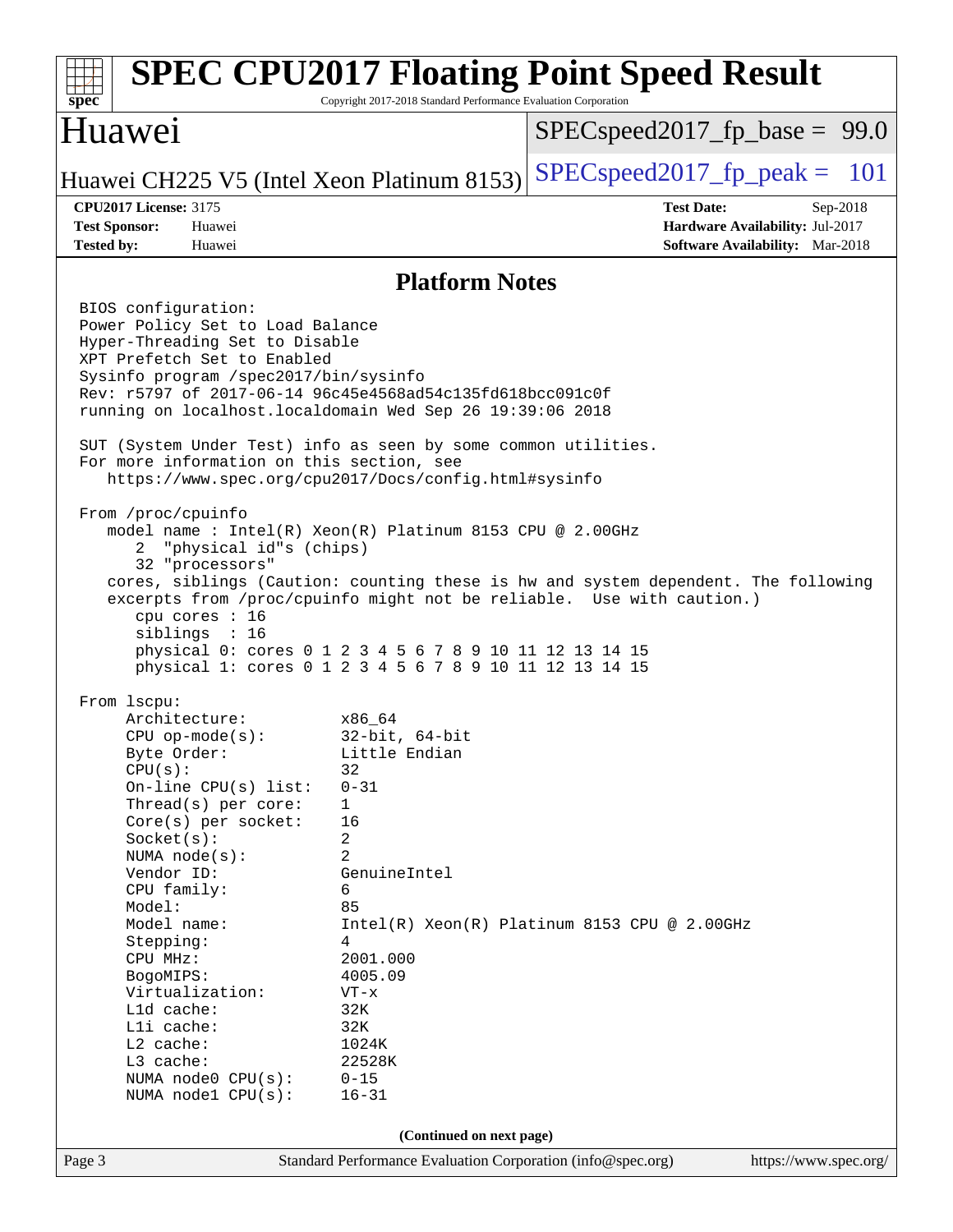| <b>SPEC CPU2017 Floating Point Speed Result</b><br>Copyright 2017-2018 Standard Performance Evaluation Corporation<br>spec                                                                                                                                                                                                                                                                                                                                                                                                                                                                                                                                                                                                                                                                                                                                                                                                                                                                                                                                                                                                                                                                                                                                                                                                                                                                                                                           |                                                                                                       |
|------------------------------------------------------------------------------------------------------------------------------------------------------------------------------------------------------------------------------------------------------------------------------------------------------------------------------------------------------------------------------------------------------------------------------------------------------------------------------------------------------------------------------------------------------------------------------------------------------------------------------------------------------------------------------------------------------------------------------------------------------------------------------------------------------------------------------------------------------------------------------------------------------------------------------------------------------------------------------------------------------------------------------------------------------------------------------------------------------------------------------------------------------------------------------------------------------------------------------------------------------------------------------------------------------------------------------------------------------------------------------------------------------------------------------------------------------|-------------------------------------------------------------------------------------------------------|
| Huawei                                                                                                                                                                                                                                                                                                                                                                                                                                                                                                                                                                                                                                                                                                                                                                                                                                                                                                                                                                                                                                                                                                                                                                                                                                                                                                                                                                                                                                               | $SPEC speed2017_f p\_base = 99.0$                                                                     |
| Huawei CH225 V5 (Intel Xeon Platinum 8153)                                                                                                                                                                                                                                                                                                                                                                                                                                                                                                                                                                                                                                                                                                                                                                                                                                                                                                                                                                                                                                                                                                                                                                                                                                                                                                                                                                                                           | $SPEC speed2017fp peak =$<br><b>101</b>                                                               |
| <b>CPU2017 License: 3175</b><br><b>Test Sponsor:</b><br>Huawei<br><b>Tested by:</b><br>Huawei                                                                                                                                                                                                                                                                                                                                                                                                                                                                                                                                                                                                                                                                                                                                                                                                                                                                                                                                                                                                                                                                                                                                                                                                                                                                                                                                                        | <b>Test Date:</b><br>$Sep-2018$<br>Hardware Availability: Jul-2017<br>Software Availability: Mar-2018 |
| <b>Platform Notes (Continued)</b>                                                                                                                                                                                                                                                                                                                                                                                                                                                                                                                                                                                                                                                                                                                                                                                                                                                                                                                                                                                                                                                                                                                                                                                                                                                                                                                                                                                                                    |                                                                                                       |
| /proc/cpuinfo cache data<br>cache size $: 22528$ KB                                                                                                                                                                                                                                                                                                                                                                                                                                                                                                                                                                                                                                                                                                                                                                                                                                                                                                                                                                                                                                                                                                                                                                                                                                                                                                                                                                                                  |                                                                                                       |
| From numactl --hardware WARNING: a numactl 'node' might or might not correspond to a<br>physical chip.<br>$available: 2 nodes (0-1)$<br>node 0 cpus: 0 1 2 3 4 5 6 7 8 9 10 11 12 13 14 15<br>node 0 size: 194737 MB<br>node 0 free: 189204 MB<br>node 1 cpus: 16 17 18 19 20 21 22 23 24 25 26 27 28 29 30 31<br>node 1 size: 196608 MB<br>node 1 free: 191704 MB<br>node distances:<br>$\overline{0}$<br>$\overline{1}$<br>node<br>0:<br>10<br>21<br>1:<br>21<br>10<br>From /proc/meminfo<br>MemTotal:<br>394169156 kB<br>HugePages_Total:<br>0<br>Hugepagesize:<br>2048 kB<br>From /etc/*release* /etc/*version*<br>os-release:<br>NAME="Red Hat Enterprise Linux Server"<br>VERSION="7.3 (Maipo)"<br>$ID="rhe1"$<br>ID LIKE="fedora"<br>VERSION ID="7.3"<br>PRETTY_NAME="Red Hat Enterprise Linux Server 7.3 (Maipo)"<br>ANSI COLOR="0;31"<br>CPE_NAME="cpe:/o:redhat:enterprise_linux:7.3:GA:server"<br>redhat-release: Red Hat Enterprise Linux Server release 7.3 (Maipo)<br>system-release: Red Hat Enterprise Linux Server release 7.3 (Maipo)<br>system-release-cpe: cpe:/o:redhat:enterprise linux:7.3:qa:server<br>uname $-a$ :<br>Linux localhost.localdomain 3.10.0-693.11.6.el7.x86_64 #1 SMP Thu Dec 28 14:23:39 EST<br>2017 x86_64 x86_64 x86_64 GNU/Linux<br>run-level 3 Sep 26 13:21<br>SPEC is set to: /spec2017<br>Type Size Used Avail Use% Mounted on<br>Filesystem<br>/dev/sda4<br>xfs<br>400G 9.5G 391G<br>$3\frac{6}{9}$ / |                                                                                                       |
| (Continued on next page)                                                                                                                                                                                                                                                                                                                                                                                                                                                                                                                                                                                                                                                                                                                                                                                                                                                                                                                                                                                                                                                                                                                                                                                                                                                                                                                                                                                                                             |                                                                                                       |
| Page 4<br>Standard Performance Evaluation Corporation (info@spec.org)                                                                                                                                                                                                                                                                                                                                                                                                                                                                                                                                                                                                                                                                                                                                                                                                                                                                                                                                                                                                                                                                                                                                                                                                                                                                                                                                                                                | https://www.spec.org/                                                                                 |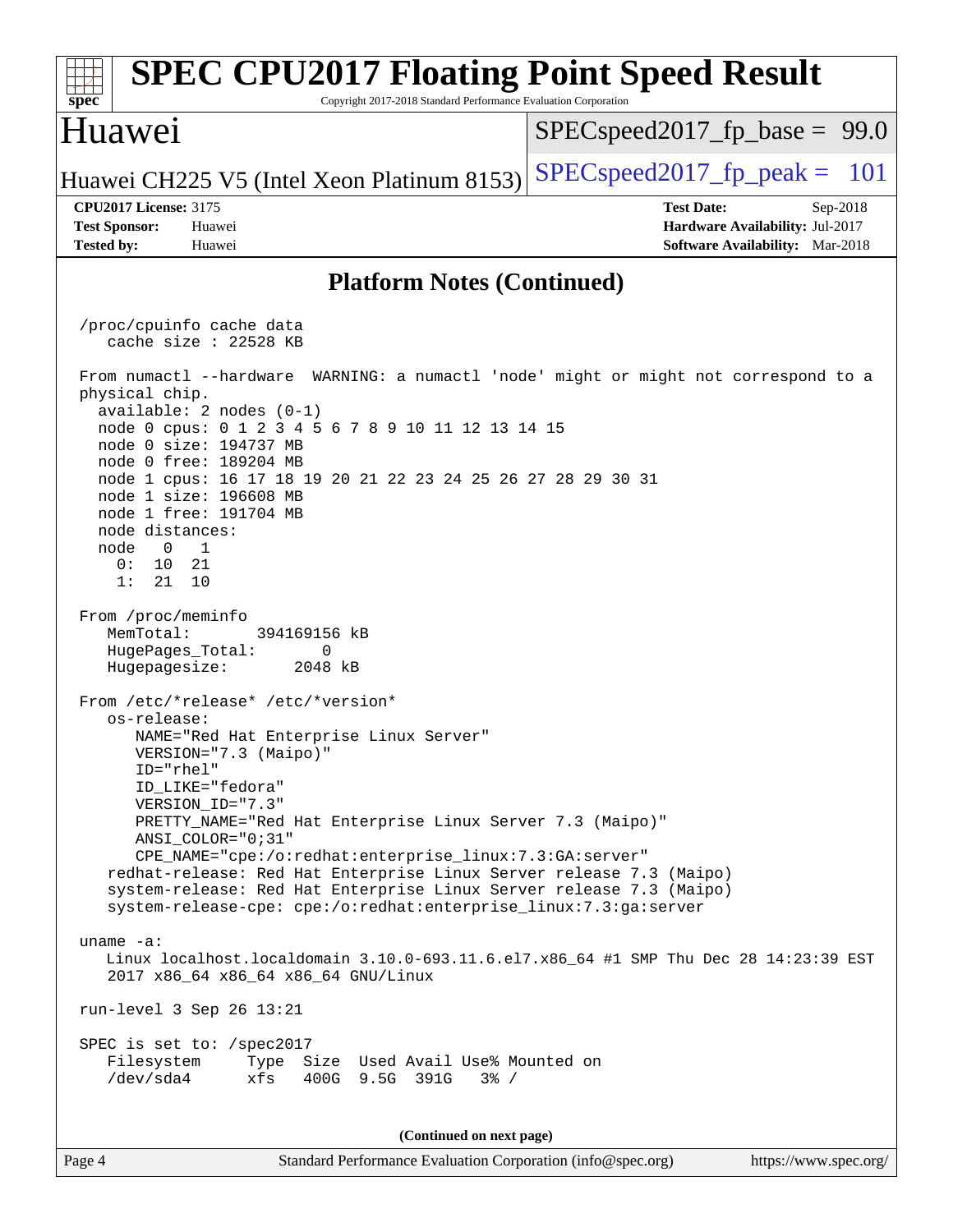| $\overline{\text{spec}^*}$                 |                      |        |  | <b>SPEC CPU2017 Floating Point Speed Result</b><br>Copyright 2017-2018 Standard Performance Evaluation Corporation |  |            |                                        |  |  |
|--------------------------------------------|----------------------|--------|--|--------------------------------------------------------------------------------------------------------------------|--|------------|----------------------------------------|--|--|
| Huawei                                     |                      |        |  | $SPEC speed2017_fp\_base = 99.0$                                                                                   |  |            |                                        |  |  |
| Huawei CH225 V5 (Intel Xeon Platinum 8153) |                      |        |  | $SPEC speed2017_fp\_peak = 101$                                                                                    |  |            |                                        |  |  |
| <b>CPU2017 License: 3175</b>               |                      |        |  | <b>Test Date:</b>                                                                                                  |  | $Sep-2018$ |                                        |  |  |
|                                            | <b>Test Sponsor:</b> | Huawei |  |                                                                                                                    |  |            | Hardware Availability: Jul-2017        |  |  |
| <b>Tested by:</b>                          |                      | Huawei |  |                                                                                                                    |  |            | <b>Software Availability:</b> Mar-2018 |  |  |
|                                            |                      |        |  |                                                                                                                    |  |            |                                        |  |  |

### **[Platform Notes \(Continued\)](http://www.spec.org/auto/cpu2017/Docs/result-fields.html#PlatformNotes)**

 Additional information from dmidecode follows. WARNING: Use caution when you interpret this section. The 'dmidecode' program reads system data which is "intended to allow hardware to be accurately determined", but the intent may not be met, as there are frequent changes to hardware, firmware, and the "DMTF SMBIOS" standard. BIOS INSYDE Corp. 0.80 06/27/2018 Memory: 24x Samsung M393A2K43BB1-CTD 16 GB 2 rank 2666

(End of data from sysinfo program)

### **[Compiler Version Notes](http://www.spec.org/auto/cpu2017/Docs/result-fields.html#CompilerVersionNotes)**

| $619.1 \text{bm}\text{-} \text{s}$ (base) $638. \text{imagick}\text{-} \text{s}$ (base, peak) $644. \text{nab}\text{-} \text{s}$ (base, peak)<br>CC. |
|------------------------------------------------------------------------------------------------------------------------------------------------------|
| icc (ICC) 18.0.2 20180210<br>Copyright (C) 1985-2018 Intel Corporation. All rights reserved.                                                         |
|                                                                                                                                                      |
| $619.1$ bm_s(peak)<br>CC.                                                                                                                            |
| icc (ICC) 18.0.2 20180210<br>Copyright (C) 1985-2018 Intel Corporation. All rights reserved.                                                         |
| 607.cactuBSSN_s(base, peak)<br>FC.                                                                                                                   |
| icpc (ICC) 18.0.2 20180210<br>Copyright (C) 1985-2018 Intel Corporation. All rights reserved.<br>icc (ICC) 18.0.2 20180210                           |
| Copyright (C) 1985-2018 Intel Corporation. All rights reserved.<br>ifort (IFORT) 18.0.2 20180210                                                     |
| Copyright (C) 1985-2018 Intel Corporation. All rights reserved.                                                                                      |
| 603.bwaves_s(base) 649.fotonik3d_s(base) 654.roms_s(base, peak)<br>FC                                                                                |
| ifort (IFORT) 18.0.2 20180210<br>Copyright (C) 1985-2018 Intel Corporation. All rights reserved.                                                     |
| 603.bwaves_s(peak) 649.fotonik3d_s(peak)<br>FC                                                                                                       |
| (Continued on next page)                                                                                                                             |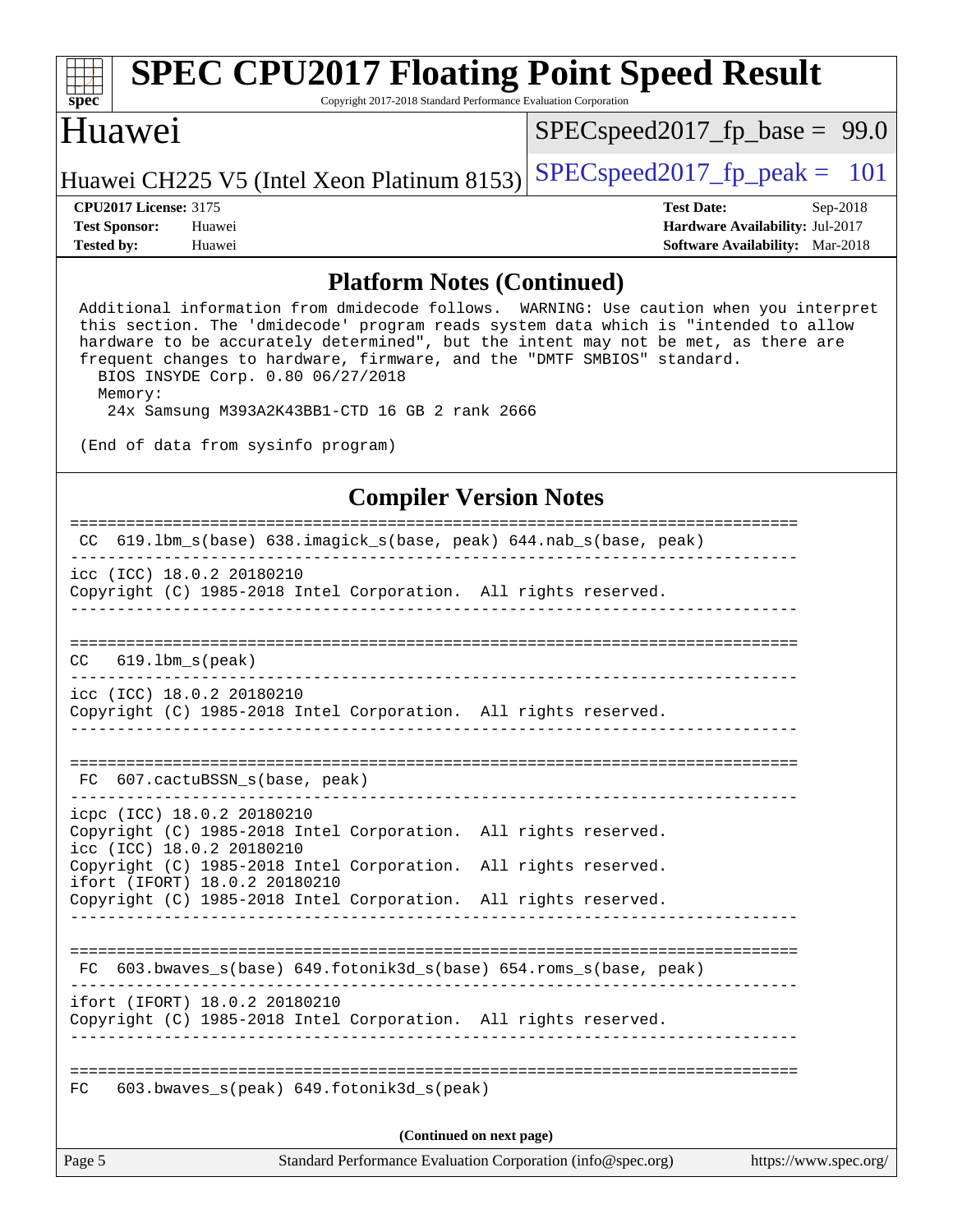| <b>SPEC CPU2017 Floating Point Speed Result</b><br>Copyright 2017-2018 Standard Performance Evaluation Corporation<br>$spec^*$                                                                   |                                                                                                              |
|--------------------------------------------------------------------------------------------------------------------------------------------------------------------------------------------------|--------------------------------------------------------------------------------------------------------------|
| Huawei                                                                                                                                                                                           | $SPEC speed2017_f p\_base = 99.0$                                                                            |
| Huawei CH225 V5 (Intel Xeon Platinum 8153)                                                                                                                                                       | $SPEC speed2017_fp\_peak = 101$                                                                              |
| <b>CPU2017 License: 3175</b><br><b>Test Sponsor:</b><br>Huawei<br><b>Tested by:</b><br>Huawei                                                                                                    | <b>Test Date:</b><br>$Sep-2018$<br>Hardware Availability: Jul-2017<br><b>Software Availability:</b> Mar-2018 |
| <b>Compiler Version Notes (Continued)</b>                                                                                                                                                        |                                                                                                              |
| ifort (IFORT) 18.0.2 20180210<br>Copyright (C) 1985-2018 Intel Corporation. All rights reserved.                                                                                                 |                                                                                                              |
| $CC$ 621.wrf_s(base) 627.cam4_s(base, peak) 628.pop2_s(base)                                                                                                                                     |                                                                                                              |
| ifort (IFORT) 18.0.2 20180210<br>Copyright (C) 1985-2018 Intel Corporation. All rights reserved.<br>icc (ICC) 18.0.2 20180210<br>Copyright (C) 1985-2018 Intel Corporation. All rights reserved. |                                                                                                              |
| $621.wrf_s(peak)$ $628.pop2_s(peak)$<br>CC                                                                                                                                                       |                                                                                                              |
| ifort (IFORT) 18.0.2 20180210<br>Copyright (C) 1985-2018 Intel Corporation. All rights reserved.<br>icc (ICC) 18.0.2 20180210<br>Copyright (C) 1985-2018 Intel Corporation. All rights reserved. |                                                                                                              |

#### ------------------------------------------------------------------------------

### **[Base Compiler Invocation](http://www.spec.org/auto/cpu2017/Docs/result-fields.html#BaseCompilerInvocation)**

[C benchmarks](http://www.spec.org/auto/cpu2017/Docs/result-fields.html#Cbenchmarks): [icc -m64 -std=c11](http://www.spec.org/cpu2017/results/res2018q4/cpu2017-20180927-08951.flags.html#user_CCbase_intel_icc_64bit_c11_33ee0cdaae7deeeab2a9725423ba97205ce30f63b9926c2519791662299b76a0318f32ddfffdc46587804de3178b4f9328c46fa7c2b0cd779d7a61945c91cd35)

[Fortran benchmarks](http://www.spec.org/auto/cpu2017/Docs/result-fields.html#Fortranbenchmarks): [ifort -m64](http://www.spec.org/cpu2017/results/res2018q4/cpu2017-20180927-08951.flags.html#user_FCbase_intel_ifort_64bit_24f2bb282fbaeffd6157abe4f878425411749daecae9a33200eee2bee2fe76f3b89351d69a8130dd5949958ce389cf37ff59a95e7a40d588e8d3a57e0c3fd751)

[Benchmarks using both Fortran and C](http://www.spec.org/auto/cpu2017/Docs/result-fields.html#BenchmarksusingbothFortranandC): [ifort -m64](http://www.spec.org/cpu2017/results/res2018q4/cpu2017-20180927-08951.flags.html#user_CC_FCbase_intel_ifort_64bit_24f2bb282fbaeffd6157abe4f878425411749daecae9a33200eee2bee2fe76f3b89351d69a8130dd5949958ce389cf37ff59a95e7a40d588e8d3a57e0c3fd751) [icc -m64 -std=c11](http://www.spec.org/cpu2017/results/res2018q4/cpu2017-20180927-08951.flags.html#user_CC_FCbase_intel_icc_64bit_c11_33ee0cdaae7deeeab2a9725423ba97205ce30f63b9926c2519791662299b76a0318f32ddfffdc46587804de3178b4f9328c46fa7c2b0cd779d7a61945c91cd35)

[Benchmarks using Fortran, C, and C++:](http://www.spec.org/auto/cpu2017/Docs/result-fields.html#BenchmarksusingFortranCandCXX) [icpc -m64](http://www.spec.org/cpu2017/results/res2018q4/cpu2017-20180927-08951.flags.html#user_CC_CXX_FCbase_intel_icpc_64bit_4ecb2543ae3f1412ef961e0650ca070fec7b7afdcd6ed48761b84423119d1bf6bdf5cad15b44d48e7256388bc77273b966e5eb805aefd121eb22e9299b2ec9d9) [icc -m64 -std=c11](http://www.spec.org/cpu2017/results/res2018q4/cpu2017-20180927-08951.flags.html#user_CC_CXX_FCbase_intel_icc_64bit_c11_33ee0cdaae7deeeab2a9725423ba97205ce30f63b9926c2519791662299b76a0318f32ddfffdc46587804de3178b4f9328c46fa7c2b0cd779d7a61945c91cd35) [ifort -m64](http://www.spec.org/cpu2017/results/res2018q4/cpu2017-20180927-08951.flags.html#user_CC_CXX_FCbase_intel_ifort_64bit_24f2bb282fbaeffd6157abe4f878425411749daecae9a33200eee2bee2fe76f3b89351d69a8130dd5949958ce389cf37ff59a95e7a40d588e8d3a57e0c3fd751)

### **[Base Portability Flags](http://www.spec.org/auto/cpu2017/Docs/result-fields.html#BasePortabilityFlags)**

 603.bwaves\_s: [-DSPEC\\_LP64](http://www.spec.org/cpu2017/results/res2018q4/cpu2017-20180927-08951.flags.html#suite_basePORTABILITY603_bwaves_s_DSPEC_LP64) 607.cactuBSSN\_s: [-DSPEC\\_LP64](http://www.spec.org/cpu2017/results/res2018q4/cpu2017-20180927-08951.flags.html#suite_basePORTABILITY607_cactuBSSN_s_DSPEC_LP64) 619.lbm\_s: [-DSPEC\\_LP64](http://www.spec.org/cpu2017/results/res2018q4/cpu2017-20180927-08951.flags.html#suite_basePORTABILITY619_lbm_s_DSPEC_LP64) 621.wrf\_s: [-DSPEC\\_LP64](http://www.spec.org/cpu2017/results/res2018q4/cpu2017-20180927-08951.flags.html#suite_basePORTABILITY621_wrf_s_DSPEC_LP64) [-DSPEC\\_CASE\\_FLAG](http://www.spec.org/cpu2017/results/res2018q4/cpu2017-20180927-08951.flags.html#b621.wrf_s_baseCPORTABILITY_DSPEC_CASE_FLAG) [-convert big\\_endian](http://www.spec.org/cpu2017/results/res2018q4/cpu2017-20180927-08951.flags.html#user_baseFPORTABILITY621_wrf_s_convert_big_endian_c3194028bc08c63ac5d04de18c48ce6d347e4e562e8892b8bdbdc0214820426deb8554edfa529a3fb25a586e65a3d812c835984020483e7e73212c4d31a38223)

**(Continued on next page)**

Page 6 Standard Performance Evaluation Corporation [\(info@spec.org\)](mailto:info@spec.org) <https://www.spec.org/>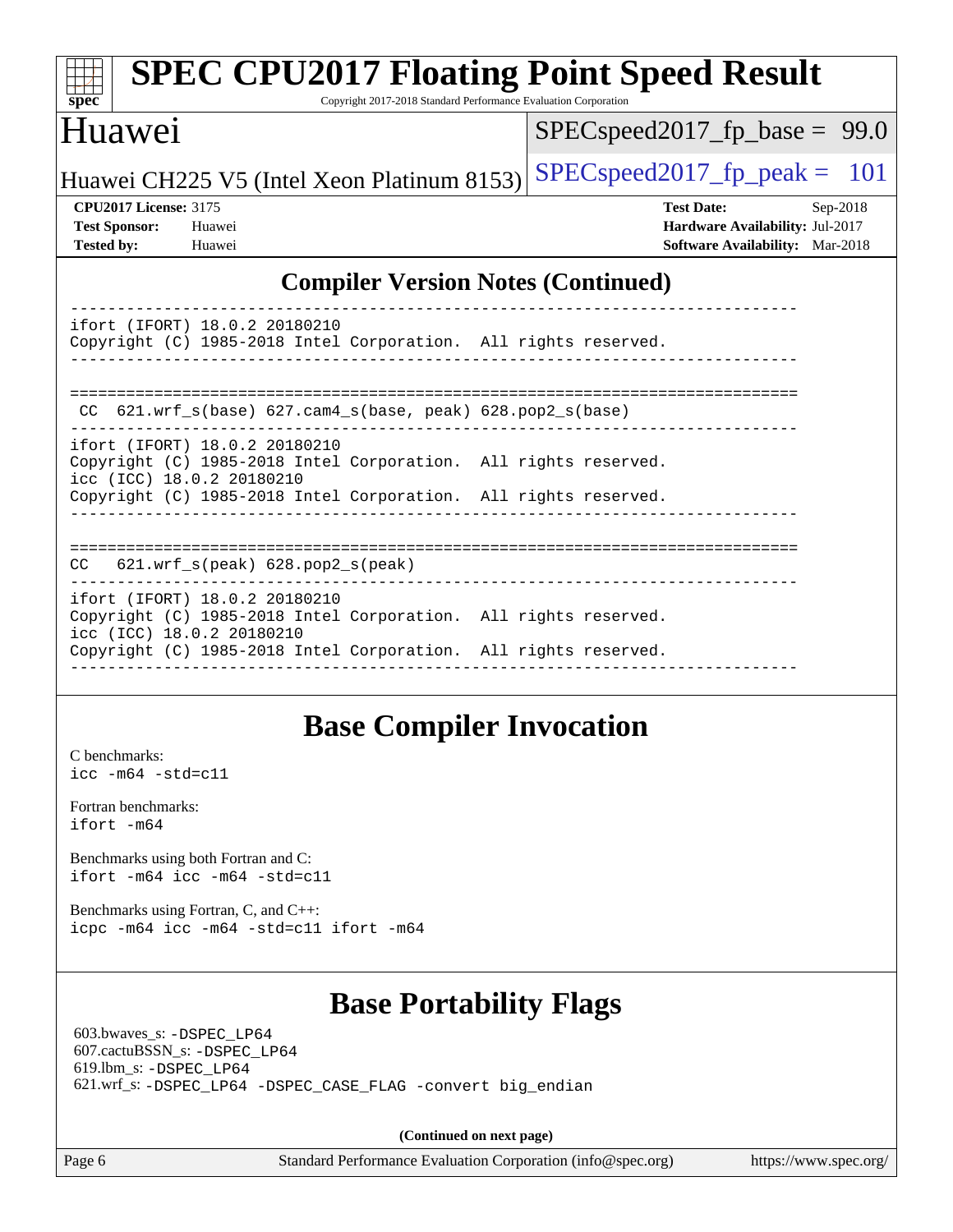

# **[SPEC CPU2017 Floating Point Speed Result](http://www.spec.org/auto/cpu2017/Docs/result-fields.html#SPECCPU2017FloatingPointSpeedResult)**

Copyright 2017-2018 Standard Performance Evaluation Corporation

### Huawei

 $SPECspeed2017_fp_base = 99.0$  $SPECspeed2017_fp_base = 99.0$ 

Huawei CH225 V5 (Intel Xeon Platinum 8153) [SPECspeed2017\\_fp\\_peak =](http://www.spec.org/auto/cpu2017/Docs/result-fields.html#SPECspeed2017fppeak)  $101$ 

**[CPU2017 License:](http://www.spec.org/auto/cpu2017/Docs/result-fields.html#CPU2017License)** 3175 **[Test Date:](http://www.spec.org/auto/cpu2017/Docs/result-fields.html#TestDate)** Sep-2018 **[Test Sponsor:](http://www.spec.org/auto/cpu2017/Docs/result-fields.html#TestSponsor)** Huawei **[Hardware Availability:](http://www.spec.org/auto/cpu2017/Docs/result-fields.html#HardwareAvailability)** Jul-2017 **[Tested by:](http://www.spec.org/auto/cpu2017/Docs/result-fields.html#Testedby)** Huawei **[Software Availability:](http://www.spec.org/auto/cpu2017/Docs/result-fields.html#SoftwareAvailability)** Mar-2018

## **[Base Portability Flags \(Continued\)](http://www.spec.org/auto/cpu2017/Docs/result-fields.html#BasePortabilityFlags)**

 627.cam4\_s: [-DSPEC\\_LP64](http://www.spec.org/cpu2017/results/res2018q4/cpu2017-20180927-08951.flags.html#suite_basePORTABILITY627_cam4_s_DSPEC_LP64) [-DSPEC\\_CASE\\_FLAG](http://www.spec.org/cpu2017/results/res2018q4/cpu2017-20180927-08951.flags.html#b627.cam4_s_baseCPORTABILITY_DSPEC_CASE_FLAG) 628.pop2\_s: [-DSPEC\\_LP64](http://www.spec.org/cpu2017/results/res2018q4/cpu2017-20180927-08951.flags.html#suite_basePORTABILITY628_pop2_s_DSPEC_LP64) [-DSPEC\\_CASE\\_FLAG](http://www.spec.org/cpu2017/results/res2018q4/cpu2017-20180927-08951.flags.html#b628.pop2_s_baseCPORTABILITY_DSPEC_CASE_FLAG) [-convert big\\_endian](http://www.spec.org/cpu2017/results/res2018q4/cpu2017-20180927-08951.flags.html#user_baseFPORTABILITY628_pop2_s_convert_big_endian_c3194028bc08c63ac5d04de18c48ce6d347e4e562e8892b8bdbdc0214820426deb8554edfa529a3fb25a586e65a3d812c835984020483e7e73212c4d31a38223) [-assume byterecl](http://www.spec.org/cpu2017/results/res2018q4/cpu2017-20180927-08951.flags.html#user_baseFPORTABILITY628_pop2_s_assume_byterecl_7e47d18b9513cf18525430bbf0f2177aa9bf368bc7a059c09b2c06a34b53bd3447c950d3f8d6c70e3faf3a05c8557d66a5798b567902e8849adc142926523472) 638.imagick\_s: [-DSPEC\\_LP64](http://www.spec.org/cpu2017/results/res2018q4/cpu2017-20180927-08951.flags.html#suite_basePORTABILITY638_imagick_s_DSPEC_LP64) 644.nab\_s: [-DSPEC\\_LP64](http://www.spec.org/cpu2017/results/res2018q4/cpu2017-20180927-08951.flags.html#suite_basePORTABILITY644_nab_s_DSPEC_LP64) 649.fotonik3d\_s: [-DSPEC\\_LP64](http://www.spec.org/cpu2017/results/res2018q4/cpu2017-20180927-08951.flags.html#suite_basePORTABILITY649_fotonik3d_s_DSPEC_LP64) 654.roms\_s: [-DSPEC\\_LP64](http://www.spec.org/cpu2017/results/res2018q4/cpu2017-20180927-08951.flags.html#suite_basePORTABILITY654_roms_s_DSPEC_LP64)

## **[Base Optimization Flags](http://www.spec.org/auto/cpu2017/Docs/result-fields.html#BaseOptimizationFlags)**

#### [C benchmarks](http://www.spec.org/auto/cpu2017/Docs/result-fields.html#Cbenchmarks):

[-Wl,-z,muldefs](http://www.spec.org/cpu2017/results/res2018q4/cpu2017-20180927-08951.flags.html#user_CCbase_link_force_multiple1_b4cbdb97b34bdee9ceefcfe54f4c8ea74255f0b02a4b23e853cdb0e18eb4525ac79b5a88067c842dd0ee6996c24547a27a4b99331201badda8798ef8a743f577) [-xCORE-AVX2](http://www.spec.org/cpu2017/results/res2018q4/cpu2017-20180927-08951.flags.html#user_CCbase_f-xCORE-AVX2) [-ipo](http://www.spec.org/cpu2017/results/res2018q4/cpu2017-20180927-08951.flags.html#user_CCbase_f-ipo) [-O3](http://www.spec.org/cpu2017/results/res2018q4/cpu2017-20180927-08951.flags.html#user_CCbase_f-O3) [-no-prec-div](http://www.spec.org/cpu2017/results/res2018q4/cpu2017-20180927-08951.flags.html#user_CCbase_f-no-prec-div) [-qopt-prefetch](http://www.spec.org/cpu2017/results/res2018q4/cpu2017-20180927-08951.flags.html#user_CCbase_f-qopt-prefetch) [-ffinite-math-only](http://www.spec.org/cpu2017/results/res2018q4/cpu2017-20180927-08951.flags.html#user_CCbase_f_finite_math_only_cb91587bd2077682c4b38af759c288ed7c732db004271a9512da14a4f8007909a5f1427ecbf1a0fb78ff2a814402c6114ac565ca162485bbcae155b5e4258871) [-qopt-mem-layout-trans=3](http://www.spec.org/cpu2017/results/res2018q4/cpu2017-20180927-08951.flags.html#user_CCbase_f-qopt-mem-layout-trans_de80db37974c74b1f0e20d883f0b675c88c3b01e9d123adea9b28688d64333345fb62bc4a798493513fdb68f60282f9a726aa07f478b2f7113531aecce732043) [-qopenmp](http://www.spec.org/cpu2017/results/res2018q4/cpu2017-20180927-08951.flags.html#user_CCbase_qopenmp_16be0c44f24f464004c6784a7acb94aca937f053568ce72f94b139a11c7c168634a55f6653758ddd83bcf7b8463e8028bb0b48b77bcddc6b78d5d95bb1df2967) [-DSPEC\\_OPENMP](http://www.spec.org/cpu2017/results/res2018q4/cpu2017-20180927-08951.flags.html#suite_CCbase_DSPEC_OPENMP) [-L/usr/local/je5.0.1-64/lib](http://www.spec.org/cpu2017/results/res2018q4/cpu2017-20180927-08951.flags.html#user_CCbase_jemalloc_link_path64_4b10a636b7bce113509b17f3bd0d6226c5fb2346b9178c2d0232c14f04ab830f976640479e5c33dc2bcbbdad86ecfb6634cbbd4418746f06f368b512fced5394) [-ljemalloc](http://www.spec.org/cpu2017/results/res2018q4/cpu2017-20180927-08951.flags.html#user_CCbase_jemalloc_link_lib_d1249b907c500fa1c0672f44f562e3d0f79738ae9e3c4a9c376d49f265a04b9c99b167ecedbf6711b3085be911c67ff61f150a17b3472be731631ba4d0471706)

#### [Fortran benchmarks](http://www.spec.org/auto/cpu2017/Docs/result-fields.html#Fortranbenchmarks):

[-Wl,-z,muldefs](http://www.spec.org/cpu2017/results/res2018q4/cpu2017-20180927-08951.flags.html#user_FCbase_link_force_multiple1_b4cbdb97b34bdee9ceefcfe54f4c8ea74255f0b02a4b23e853cdb0e18eb4525ac79b5a88067c842dd0ee6996c24547a27a4b99331201badda8798ef8a743f577) [-DSPEC\\_OPENMP](http://www.spec.org/cpu2017/results/res2018q4/cpu2017-20180927-08951.flags.html#suite_FCbase_DSPEC_OPENMP) [-xCORE-AVX2](http://www.spec.org/cpu2017/results/res2018q4/cpu2017-20180927-08951.flags.html#user_FCbase_f-xCORE-AVX2) [-ipo](http://www.spec.org/cpu2017/results/res2018q4/cpu2017-20180927-08951.flags.html#user_FCbase_f-ipo) [-O3](http://www.spec.org/cpu2017/results/res2018q4/cpu2017-20180927-08951.flags.html#user_FCbase_f-O3) [-no-prec-div](http://www.spec.org/cpu2017/results/res2018q4/cpu2017-20180927-08951.flags.html#user_FCbase_f-no-prec-div) [-qopt-prefetch](http://www.spec.org/cpu2017/results/res2018q4/cpu2017-20180927-08951.flags.html#user_FCbase_f-qopt-prefetch) [-ffinite-math-only](http://www.spec.org/cpu2017/results/res2018q4/cpu2017-20180927-08951.flags.html#user_FCbase_f_finite_math_only_cb91587bd2077682c4b38af759c288ed7c732db004271a9512da14a4f8007909a5f1427ecbf1a0fb78ff2a814402c6114ac565ca162485bbcae155b5e4258871) [-qopt-mem-layout-trans=3](http://www.spec.org/cpu2017/results/res2018q4/cpu2017-20180927-08951.flags.html#user_FCbase_f-qopt-mem-layout-trans_de80db37974c74b1f0e20d883f0b675c88c3b01e9d123adea9b28688d64333345fb62bc4a798493513fdb68f60282f9a726aa07f478b2f7113531aecce732043) [-qopenmp](http://www.spec.org/cpu2017/results/res2018q4/cpu2017-20180927-08951.flags.html#user_FCbase_qopenmp_16be0c44f24f464004c6784a7acb94aca937f053568ce72f94b139a11c7c168634a55f6653758ddd83bcf7b8463e8028bb0b48b77bcddc6b78d5d95bb1df2967) [-nostandard-realloc-lhs](http://www.spec.org/cpu2017/results/res2018q4/cpu2017-20180927-08951.flags.html#user_FCbase_f_2003_std_realloc_82b4557e90729c0f113870c07e44d33d6f5a304b4f63d4c15d2d0f1fab99f5daaed73bdb9275d9ae411527f28b936061aa8b9c8f2d63842963b95c9dd6426b8a) [-L/usr/local/je5.0.1-64/lib](http://www.spec.org/cpu2017/results/res2018q4/cpu2017-20180927-08951.flags.html#user_FCbase_jemalloc_link_path64_4b10a636b7bce113509b17f3bd0d6226c5fb2346b9178c2d0232c14f04ab830f976640479e5c33dc2bcbbdad86ecfb6634cbbd4418746f06f368b512fced5394) [-ljemalloc](http://www.spec.org/cpu2017/results/res2018q4/cpu2017-20180927-08951.flags.html#user_FCbase_jemalloc_link_lib_d1249b907c500fa1c0672f44f562e3d0f79738ae9e3c4a9c376d49f265a04b9c99b167ecedbf6711b3085be911c67ff61f150a17b3472be731631ba4d0471706)

#### [Benchmarks using both Fortran and C](http://www.spec.org/auto/cpu2017/Docs/result-fields.html#BenchmarksusingbothFortranandC):

[-Wl,-z,muldefs](http://www.spec.org/cpu2017/results/res2018q4/cpu2017-20180927-08951.flags.html#user_CC_FCbase_link_force_multiple1_b4cbdb97b34bdee9ceefcfe54f4c8ea74255f0b02a4b23e853cdb0e18eb4525ac79b5a88067c842dd0ee6996c24547a27a4b99331201badda8798ef8a743f577) [-xCORE-AVX2](http://www.spec.org/cpu2017/results/res2018q4/cpu2017-20180927-08951.flags.html#user_CC_FCbase_f-xCORE-AVX2) [-ipo](http://www.spec.org/cpu2017/results/res2018q4/cpu2017-20180927-08951.flags.html#user_CC_FCbase_f-ipo) [-O3](http://www.spec.org/cpu2017/results/res2018q4/cpu2017-20180927-08951.flags.html#user_CC_FCbase_f-O3) [-no-prec-div](http://www.spec.org/cpu2017/results/res2018q4/cpu2017-20180927-08951.flags.html#user_CC_FCbase_f-no-prec-div) [-qopt-prefetch](http://www.spec.org/cpu2017/results/res2018q4/cpu2017-20180927-08951.flags.html#user_CC_FCbase_f-qopt-prefetch) [-ffinite-math-only](http://www.spec.org/cpu2017/results/res2018q4/cpu2017-20180927-08951.flags.html#user_CC_FCbase_f_finite_math_only_cb91587bd2077682c4b38af759c288ed7c732db004271a9512da14a4f8007909a5f1427ecbf1a0fb78ff2a814402c6114ac565ca162485bbcae155b5e4258871) [-qopt-mem-layout-trans=3](http://www.spec.org/cpu2017/results/res2018q4/cpu2017-20180927-08951.flags.html#user_CC_FCbase_f-qopt-mem-layout-trans_de80db37974c74b1f0e20d883f0b675c88c3b01e9d123adea9b28688d64333345fb62bc4a798493513fdb68f60282f9a726aa07f478b2f7113531aecce732043) [-qopenmp](http://www.spec.org/cpu2017/results/res2018q4/cpu2017-20180927-08951.flags.html#user_CC_FCbase_qopenmp_16be0c44f24f464004c6784a7acb94aca937f053568ce72f94b139a11c7c168634a55f6653758ddd83bcf7b8463e8028bb0b48b77bcddc6b78d5d95bb1df2967) [-DSPEC\\_OPENMP](http://www.spec.org/cpu2017/results/res2018q4/cpu2017-20180927-08951.flags.html#suite_CC_FCbase_DSPEC_OPENMP) [-nostandard-realloc-lhs](http://www.spec.org/cpu2017/results/res2018q4/cpu2017-20180927-08951.flags.html#user_CC_FCbase_f_2003_std_realloc_82b4557e90729c0f113870c07e44d33d6f5a304b4f63d4c15d2d0f1fab99f5daaed73bdb9275d9ae411527f28b936061aa8b9c8f2d63842963b95c9dd6426b8a) [-L/usr/local/je5.0.1-64/lib](http://www.spec.org/cpu2017/results/res2018q4/cpu2017-20180927-08951.flags.html#user_CC_FCbase_jemalloc_link_path64_4b10a636b7bce113509b17f3bd0d6226c5fb2346b9178c2d0232c14f04ab830f976640479e5c33dc2bcbbdad86ecfb6634cbbd4418746f06f368b512fced5394) [-ljemalloc](http://www.spec.org/cpu2017/results/res2018q4/cpu2017-20180927-08951.flags.html#user_CC_FCbase_jemalloc_link_lib_d1249b907c500fa1c0672f44f562e3d0f79738ae9e3c4a9c376d49f265a04b9c99b167ecedbf6711b3085be911c67ff61f150a17b3472be731631ba4d0471706)

#### [Benchmarks using Fortran, C, and C++:](http://www.spec.org/auto/cpu2017/Docs/result-fields.html#BenchmarksusingFortranCandCXX)

[-Wl,-z,muldefs](http://www.spec.org/cpu2017/results/res2018q4/cpu2017-20180927-08951.flags.html#user_CC_CXX_FCbase_link_force_multiple1_b4cbdb97b34bdee9ceefcfe54f4c8ea74255f0b02a4b23e853cdb0e18eb4525ac79b5a88067c842dd0ee6996c24547a27a4b99331201badda8798ef8a743f577) [-xCORE-AVX2](http://www.spec.org/cpu2017/results/res2018q4/cpu2017-20180927-08951.flags.html#user_CC_CXX_FCbase_f-xCORE-AVX2) [-ipo](http://www.spec.org/cpu2017/results/res2018q4/cpu2017-20180927-08951.flags.html#user_CC_CXX_FCbase_f-ipo) [-O3](http://www.spec.org/cpu2017/results/res2018q4/cpu2017-20180927-08951.flags.html#user_CC_CXX_FCbase_f-O3) [-no-prec-div](http://www.spec.org/cpu2017/results/res2018q4/cpu2017-20180927-08951.flags.html#user_CC_CXX_FCbase_f-no-prec-div) [-qopt-prefetch](http://www.spec.org/cpu2017/results/res2018q4/cpu2017-20180927-08951.flags.html#user_CC_CXX_FCbase_f-qopt-prefetch) [-ffinite-math-only](http://www.spec.org/cpu2017/results/res2018q4/cpu2017-20180927-08951.flags.html#user_CC_CXX_FCbase_f_finite_math_only_cb91587bd2077682c4b38af759c288ed7c732db004271a9512da14a4f8007909a5f1427ecbf1a0fb78ff2a814402c6114ac565ca162485bbcae155b5e4258871) [-qopt-mem-layout-trans=3](http://www.spec.org/cpu2017/results/res2018q4/cpu2017-20180927-08951.flags.html#user_CC_CXX_FCbase_f-qopt-mem-layout-trans_de80db37974c74b1f0e20d883f0b675c88c3b01e9d123adea9b28688d64333345fb62bc4a798493513fdb68f60282f9a726aa07f478b2f7113531aecce732043) [-qopenmp](http://www.spec.org/cpu2017/results/res2018q4/cpu2017-20180927-08951.flags.html#user_CC_CXX_FCbase_qopenmp_16be0c44f24f464004c6784a7acb94aca937f053568ce72f94b139a11c7c168634a55f6653758ddd83bcf7b8463e8028bb0b48b77bcddc6b78d5d95bb1df2967) [-DSPEC\\_OPENMP](http://www.spec.org/cpu2017/results/res2018q4/cpu2017-20180927-08951.flags.html#suite_CC_CXX_FCbase_DSPEC_OPENMP) [-nostandard-realloc-lhs](http://www.spec.org/cpu2017/results/res2018q4/cpu2017-20180927-08951.flags.html#user_CC_CXX_FCbase_f_2003_std_realloc_82b4557e90729c0f113870c07e44d33d6f5a304b4f63d4c15d2d0f1fab99f5daaed73bdb9275d9ae411527f28b936061aa8b9c8f2d63842963b95c9dd6426b8a) [-L/usr/local/je5.0.1-64/lib](http://www.spec.org/cpu2017/results/res2018q4/cpu2017-20180927-08951.flags.html#user_CC_CXX_FCbase_jemalloc_link_path64_4b10a636b7bce113509b17f3bd0d6226c5fb2346b9178c2d0232c14f04ab830f976640479e5c33dc2bcbbdad86ecfb6634cbbd4418746f06f368b512fced5394) [-ljemalloc](http://www.spec.org/cpu2017/results/res2018q4/cpu2017-20180927-08951.flags.html#user_CC_CXX_FCbase_jemalloc_link_lib_d1249b907c500fa1c0672f44f562e3d0f79738ae9e3c4a9c376d49f265a04b9c99b167ecedbf6711b3085be911c67ff61f150a17b3472be731631ba4d0471706)

### **[Peak Compiler Invocation](http://www.spec.org/auto/cpu2017/Docs/result-fields.html#PeakCompilerInvocation)**

[C benchmarks](http://www.spec.org/auto/cpu2017/Docs/result-fields.html#Cbenchmarks): [icc -m64 -std=c11](http://www.spec.org/cpu2017/results/res2018q4/cpu2017-20180927-08951.flags.html#user_CCpeak_intel_icc_64bit_c11_33ee0cdaae7deeeab2a9725423ba97205ce30f63b9926c2519791662299b76a0318f32ddfffdc46587804de3178b4f9328c46fa7c2b0cd779d7a61945c91cd35)

[Fortran benchmarks](http://www.spec.org/auto/cpu2017/Docs/result-fields.html#Fortranbenchmarks): [ifort -m64](http://www.spec.org/cpu2017/results/res2018q4/cpu2017-20180927-08951.flags.html#user_FCpeak_intel_ifort_64bit_24f2bb282fbaeffd6157abe4f878425411749daecae9a33200eee2bee2fe76f3b89351d69a8130dd5949958ce389cf37ff59a95e7a40d588e8d3a57e0c3fd751)

[Benchmarks using both Fortran and C](http://www.spec.org/auto/cpu2017/Docs/result-fields.html#BenchmarksusingbothFortranandC): [ifort -m64](http://www.spec.org/cpu2017/results/res2018q4/cpu2017-20180927-08951.flags.html#user_CC_FCpeak_intel_ifort_64bit_24f2bb282fbaeffd6157abe4f878425411749daecae9a33200eee2bee2fe76f3b89351d69a8130dd5949958ce389cf37ff59a95e7a40d588e8d3a57e0c3fd751) [icc -m64 -std=c11](http://www.spec.org/cpu2017/results/res2018q4/cpu2017-20180927-08951.flags.html#user_CC_FCpeak_intel_icc_64bit_c11_33ee0cdaae7deeeab2a9725423ba97205ce30f63b9926c2519791662299b76a0318f32ddfffdc46587804de3178b4f9328c46fa7c2b0cd779d7a61945c91cd35)

**(Continued on next page)**

Page 7 Standard Performance Evaluation Corporation [\(info@spec.org\)](mailto:info@spec.org) <https://www.spec.org/>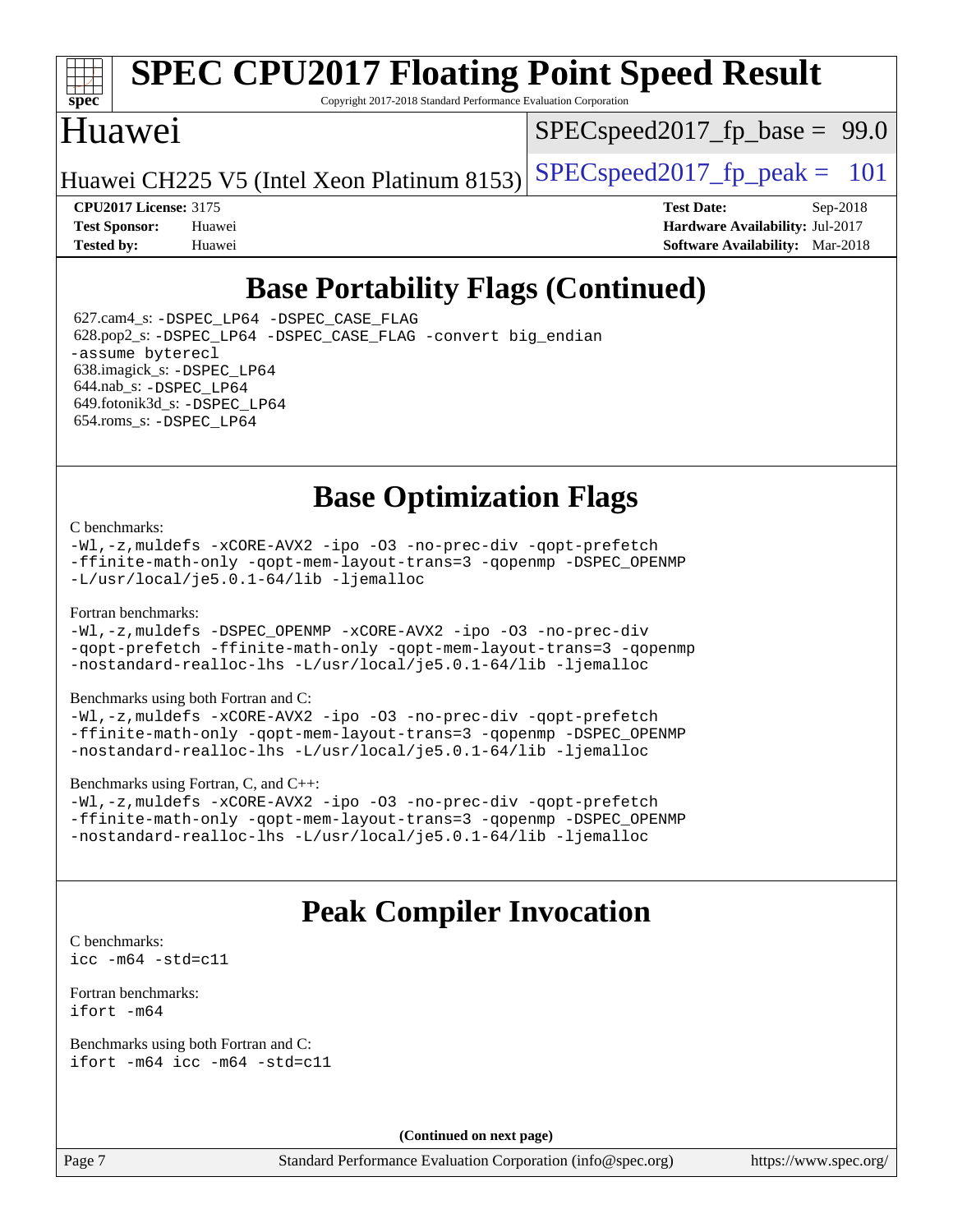### **[spec](http://www.spec.org/) [SPEC CPU2017 Floating Point Speed Result](http://www.spec.org/auto/cpu2017/Docs/result-fields.html#SPECCPU2017FloatingPointSpeedResult)** Copyright 2017-2018 Standard Performance Evaluation Corporation Huawei  $SPECspeed2017_fp_base = 99.0$  $SPECspeed2017_fp_base = 99.0$

**[CPU2017 License:](http://www.spec.org/auto/cpu2017/Docs/result-fields.html#CPU2017License)** 3175 **[Test Date:](http://www.spec.org/auto/cpu2017/Docs/result-fields.html#TestDate)** Sep-2018

Huawei CH225 V5 (Intel Xeon Platinum 8153) SPECspeed 2017 fp peak = 101

**[Test Sponsor:](http://www.spec.org/auto/cpu2017/Docs/result-fields.html#TestSponsor)** Huawei **[Hardware Availability:](http://www.spec.org/auto/cpu2017/Docs/result-fields.html#HardwareAvailability)** Jul-2017 **[Tested by:](http://www.spec.org/auto/cpu2017/Docs/result-fields.html#Testedby)** Huawei **[Software Availability:](http://www.spec.org/auto/cpu2017/Docs/result-fields.html#SoftwareAvailability)** Mar-2018

## **[Peak Compiler Invocation \(Continued\)](http://www.spec.org/auto/cpu2017/Docs/result-fields.html#PeakCompilerInvocation)**

[Benchmarks using Fortran, C, and C++:](http://www.spec.org/auto/cpu2017/Docs/result-fields.html#BenchmarksusingFortranCandCXX) [icpc -m64](http://www.spec.org/cpu2017/results/res2018q4/cpu2017-20180927-08951.flags.html#user_CC_CXX_FCpeak_intel_icpc_64bit_4ecb2543ae3f1412ef961e0650ca070fec7b7afdcd6ed48761b84423119d1bf6bdf5cad15b44d48e7256388bc77273b966e5eb805aefd121eb22e9299b2ec9d9) [icc -m64 -std=c11](http://www.spec.org/cpu2017/results/res2018q4/cpu2017-20180927-08951.flags.html#user_CC_CXX_FCpeak_intel_icc_64bit_c11_33ee0cdaae7deeeab2a9725423ba97205ce30f63b9926c2519791662299b76a0318f32ddfffdc46587804de3178b4f9328c46fa7c2b0cd779d7a61945c91cd35) [ifort -m64](http://www.spec.org/cpu2017/results/res2018q4/cpu2017-20180927-08951.flags.html#user_CC_CXX_FCpeak_intel_ifort_64bit_24f2bb282fbaeffd6157abe4f878425411749daecae9a33200eee2bee2fe76f3b89351d69a8130dd5949958ce389cf37ff59a95e7a40d588e8d3a57e0c3fd751)

**[Peak Portability Flags](http://www.spec.org/auto/cpu2017/Docs/result-fields.html#PeakPortabilityFlags)**

Same as Base Portability Flags

### **[Peak Optimization Flags](http://www.spec.org/auto/cpu2017/Docs/result-fields.html#PeakOptimizationFlags)**

[C benchmarks](http://www.spec.org/auto/cpu2017/Docs/result-fields.html#Cbenchmarks):

619.lbm\_s: basepeak = yes

 638.imagick\_s: [-xCORE-AVX2](http://www.spec.org/cpu2017/results/res2018q4/cpu2017-20180927-08951.flags.html#user_peakCOPTIMIZE638_imagick_s_f-xCORE-AVX2) [-ipo](http://www.spec.org/cpu2017/results/res2018q4/cpu2017-20180927-08951.flags.html#user_peakCOPTIMIZE638_imagick_s_f-ipo) [-O3](http://www.spec.org/cpu2017/results/res2018q4/cpu2017-20180927-08951.flags.html#user_peakCOPTIMIZE638_imagick_s_f-O3) [-no-prec-div](http://www.spec.org/cpu2017/results/res2018q4/cpu2017-20180927-08951.flags.html#user_peakCOPTIMIZE638_imagick_s_f-no-prec-div) [-qopt-prefetch](http://www.spec.org/cpu2017/results/res2018q4/cpu2017-20180927-08951.flags.html#user_peakCOPTIMIZE638_imagick_s_f-qopt-prefetch) [-ffinite-math-only](http://www.spec.org/cpu2017/results/res2018q4/cpu2017-20180927-08951.flags.html#user_peakCOPTIMIZE638_imagick_s_f_finite_math_only_cb91587bd2077682c4b38af759c288ed7c732db004271a9512da14a4f8007909a5f1427ecbf1a0fb78ff2a814402c6114ac565ca162485bbcae155b5e4258871) [-qopt-mem-layout-trans=3](http://www.spec.org/cpu2017/results/res2018q4/cpu2017-20180927-08951.flags.html#user_peakCOPTIMIZE638_imagick_s_f-qopt-mem-layout-trans_de80db37974c74b1f0e20d883f0b675c88c3b01e9d123adea9b28688d64333345fb62bc4a798493513fdb68f60282f9a726aa07f478b2f7113531aecce732043) [-qopenmp](http://www.spec.org/cpu2017/results/res2018q4/cpu2017-20180927-08951.flags.html#user_peakCOPTIMIZE638_imagick_s_qopenmp_16be0c44f24f464004c6784a7acb94aca937f053568ce72f94b139a11c7c168634a55f6653758ddd83bcf7b8463e8028bb0b48b77bcddc6b78d5d95bb1df2967) [-DSPEC\\_OPENMP](http://www.spec.org/cpu2017/results/res2018q4/cpu2017-20180927-08951.flags.html#suite_peakCOPTIMIZE638_imagick_s_DSPEC_OPENMP)

 $644$ .nab\_s: basepeak = yes

[Fortran benchmarks](http://www.spec.org/auto/cpu2017/Docs/result-fields.html#Fortranbenchmarks):

603.bwaves\_s: basepeak = yes

 $649.$ fotonik $3d$ <sub>s</sub>: basepeak = yes

 654.roms\_s: [-DSPEC\\_OPENMP](http://www.spec.org/cpu2017/results/res2018q4/cpu2017-20180927-08951.flags.html#suite_peakFOPTIMIZE654_roms_s_DSPEC_OPENMP) [-xCORE-AVX2](http://www.spec.org/cpu2017/results/res2018q4/cpu2017-20180927-08951.flags.html#user_peakFOPTIMIZE654_roms_s_f-xCORE-AVX2) [-ipo](http://www.spec.org/cpu2017/results/res2018q4/cpu2017-20180927-08951.flags.html#user_peakFOPTIMIZE654_roms_s_f-ipo) [-O3](http://www.spec.org/cpu2017/results/res2018q4/cpu2017-20180927-08951.flags.html#user_peakFOPTIMIZE654_roms_s_f-O3) [-no-prec-div](http://www.spec.org/cpu2017/results/res2018q4/cpu2017-20180927-08951.flags.html#user_peakFOPTIMIZE654_roms_s_f-no-prec-div) [-qopt-prefetch](http://www.spec.org/cpu2017/results/res2018q4/cpu2017-20180927-08951.flags.html#user_peakFOPTIMIZE654_roms_s_f-qopt-prefetch) [-ffinite-math-only](http://www.spec.org/cpu2017/results/res2018q4/cpu2017-20180927-08951.flags.html#user_peakFOPTIMIZE654_roms_s_f_finite_math_only_cb91587bd2077682c4b38af759c288ed7c732db004271a9512da14a4f8007909a5f1427ecbf1a0fb78ff2a814402c6114ac565ca162485bbcae155b5e4258871) [-qopt-mem-layout-trans=3](http://www.spec.org/cpu2017/results/res2018q4/cpu2017-20180927-08951.flags.html#user_peakFOPTIMIZE654_roms_s_f-qopt-mem-layout-trans_de80db37974c74b1f0e20d883f0b675c88c3b01e9d123adea9b28688d64333345fb62bc4a798493513fdb68f60282f9a726aa07f478b2f7113531aecce732043) [-qopenmp](http://www.spec.org/cpu2017/results/res2018q4/cpu2017-20180927-08951.flags.html#user_peakFOPTIMIZE654_roms_s_qopenmp_16be0c44f24f464004c6784a7acb94aca937f053568ce72f94b139a11c7c168634a55f6653758ddd83bcf7b8463e8028bb0b48b77bcddc6b78d5d95bb1df2967) [-nostandard-realloc-lhs](http://www.spec.org/cpu2017/results/res2018q4/cpu2017-20180927-08951.flags.html#user_peakEXTRA_FOPTIMIZE654_roms_s_f_2003_std_realloc_82b4557e90729c0f113870c07e44d33d6f5a304b4f63d4c15d2d0f1fab99f5daaed73bdb9275d9ae411527f28b936061aa8b9c8f2d63842963b95c9dd6426b8a)

[Benchmarks using both Fortran and C](http://www.spec.org/auto/cpu2017/Docs/result-fields.html#BenchmarksusingbothFortranandC):

 621.wrf\_s: [-prof-gen](http://www.spec.org/cpu2017/results/res2018q4/cpu2017-20180927-08951.flags.html#user_peakPASS1_CFLAGSPASS1_FFLAGSPASS1_LDFLAGS621_wrf_s_prof_gen_5aa4926d6013ddb2a31985c654b3eb18169fc0c6952a63635c234f711e6e63dd76e94ad52365559451ec499a2cdb89e4dc58ba4c67ef54ca681ffbe1461d6b36)(pass 1) [-prof-use](http://www.spec.org/cpu2017/results/res2018q4/cpu2017-20180927-08951.flags.html#user_peakPASS2_CFLAGSPASS2_FFLAGSPASS2_LDFLAGS621_wrf_s_prof_use_1a21ceae95f36a2b53c25747139a6c16ca95bd9def2a207b4f0849963b97e94f5260e30a0c64f4bb623698870e679ca08317ef8150905d41bd88c6f78df73f19)(pass 2) [-O2](http://www.spec.org/cpu2017/results/res2018q4/cpu2017-20180927-08951.flags.html#user_peakPASS1_COPTIMIZEPASS1_FOPTIMIZE621_wrf_s_f-O2) [-xCORE-AVX2](http://www.spec.org/cpu2017/results/res2018q4/cpu2017-20180927-08951.flags.html#user_peakPASS2_COPTIMIZEPASS2_FOPTIMIZE621_wrf_s_f-xCORE-AVX2) [-qopt-prefetch](http://www.spec.org/cpu2017/results/res2018q4/cpu2017-20180927-08951.flags.html#user_peakPASS1_COPTIMIZEPASS1_FOPTIMIZEPASS2_COPTIMIZEPASS2_FOPTIMIZE621_wrf_s_f-qopt-prefetch) [-ipo](http://www.spec.org/cpu2017/results/res2018q4/cpu2017-20180927-08951.flags.html#user_peakPASS2_COPTIMIZEPASS2_FOPTIMIZE621_wrf_s_f-ipo) [-O3](http://www.spec.org/cpu2017/results/res2018q4/cpu2017-20180927-08951.flags.html#user_peakPASS2_COPTIMIZEPASS2_FOPTIMIZE621_wrf_s_f-O3) [-ffinite-math-only](http://www.spec.org/cpu2017/results/res2018q4/cpu2017-20180927-08951.flags.html#user_peakPASS1_COPTIMIZEPASS1_FOPTIMIZEPASS2_COPTIMIZEPASS2_FOPTIMIZE621_wrf_s_f_finite_math_only_cb91587bd2077682c4b38af759c288ed7c732db004271a9512da14a4f8007909a5f1427ecbf1a0fb78ff2a814402c6114ac565ca162485bbcae155b5e4258871) [-no-prec-div](http://www.spec.org/cpu2017/results/res2018q4/cpu2017-20180927-08951.flags.html#user_peakPASS2_COPTIMIZEPASS2_FOPTIMIZE621_wrf_s_f-no-prec-div) [-qopt-mem-layout-trans=3](http://www.spec.org/cpu2017/results/res2018q4/cpu2017-20180927-08951.flags.html#user_peakPASS1_COPTIMIZEPASS1_FOPTIMIZEPASS2_COPTIMIZEPASS2_FOPTIMIZE621_wrf_s_f-qopt-mem-layout-trans_de80db37974c74b1f0e20d883f0b675c88c3b01e9d123adea9b28688d64333345fb62bc4a798493513fdb68f60282f9a726aa07f478b2f7113531aecce732043) [-DSPEC\\_SUPPRESS\\_OPENMP](http://www.spec.org/cpu2017/results/res2018q4/cpu2017-20180927-08951.flags.html#suite_peakPASS1_COPTIMIZEPASS1_FOPTIMIZE621_wrf_s_DSPEC_SUPPRESS_OPENMP) [-qopenmp](http://www.spec.org/cpu2017/results/res2018q4/cpu2017-20180927-08951.flags.html#user_peakPASS2_COPTIMIZEPASS2_FOPTIMIZE621_wrf_s_qopenmp_16be0c44f24f464004c6784a7acb94aca937f053568ce72f94b139a11c7c168634a55f6653758ddd83bcf7b8463e8028bb0b48b77bcddc6b78d5d95bb1df2967) [-DSPEC\\_OPENMP](http://www.spec.org/cpu2017/results/res2018q4/cpu2017-20180927-08951.flags.html#suite_peakPASS2_COPTIMIZEPASS2_FOPTIMIZE621_wrf_s_DSPEC_OPENMP) [-nostandard-realloc-lhs](http://www.spec.org/cpu2017/results/res2018q4/cpu2017-20180927-08951.flags.html#user_peakEXTRA_FOPTIMIZE621_wrf_s_f_2003_std_realloc_82b4557e90729c0f113870c07e44d33d6f5a304b4f63d4c15d2d0f1fab99f5daaed73bdb9275d9ae411527f28b936061aa8b9c8f2d63842963b95c9dd6426b8a)

 627.cam4\_s: [-xCORE-AVX2](http://www.spec.org/cpu2017/results/res2018q4/cpu2017-20180927-08951.flags.html#user_peakCOPTIMIZEFOPTIMIZE627_cam4_s_f-xCORE-AVX2) [-ipo](http://www.spec.org/cpu2017/results/res2018q4/cpu2017-20180927-08951.flags.html#user_peakCOPTIMIZEFOPTIMIZE627_cam4_s_f-ipo) [-O3](http://www.spec.org/cpu2017/results/res2018q4/cpu2017-20180927-08951.flags.html#user_peakCOPTIMIZEFOPTIMIZE627_cam4_s_f-O3) [-no-prec-div](http://www.spec.org/cpu2017/results/res2018q4/cpu2017-20180927-08951.flags.html#user_peakCOPTIMIZEFOPTIMIZE627_cam4_s_f-no-prec-div) [-qopt-prefetch](http://www.spec.org/cpu2017/results/res2018q4/cpu2017-20180927-08951.flags.html#user_peakCOPTIMIZEFOPTIMIZE627_cam4_s_f-qopt-prefetch) [-ffinite-math-only](http://www.spec.org/cpu2017/results/res2018q4/cpu2017-20180927-08951.flags.html#user_peakCOPTIMIZEFOPTIMIZE627_cam4_s_f_finite_math_only_cb91587bd2077682c4b38af759c288ed7c732db004271a9512da14a4f8007909a5f1427ecbf1a0fb78ff2a814402c6114ac565ca162485bbcae155b5e4258871) [-qopt-mem-layout-trans=3](http://www.spec.org/cpu2017/results/res2018q4/cpu2017-20180927-08951.flags.html#user_peakCOPTIMIZEFOPTIMIZE627_cam4_s_f-qopt-mem-layout-trans_de80db37974c74b1f0e20d883f0b675c88c3b01e9d123adea9b28688d64333345fb62bc4a798493513fdb68f60282f9a726aa07f478b2f7113531aecce732043) [-qopenmp](http://www.spec.org/cpu2017/results/res2018q4/cpu2017-20180927-08951.flags.html#user_peakCOPTIMIZEFOPTIMIZE627_cam4_s_qopenmp_16be0c44f24f464004c6784a7acb94aca937f053568ce72f94b139a11c7c168634a55f6653758ddd83bcf7b8463e8028bb0b48b77bcddc6b78d5d95bb1df2967) [-DSPEC\\_OPENMP](http://www.spec.org/cpu2017/results/res2018q4/cpu2017-20180927-08951.flags.html#suite_peakCOPTIMIZEFOPTIMIZE627_cam4_s_DSPEC_OPENMP) [-nostandard-realloc-lhs](http://www.spec.org/cpu2017/results/res2018q4/cpu2017-20180927-08951.flags.html#user_peakEXTRA_FOPTIMIZE627_cam4_s_f_2003_std_realloc_82b4557e90729c0f113870c07e44d33d6f5a304b4f63d4c15d2d0f1fab99f5daaed73bdb9275d9ae411527f28b936061aa8b9c8f2d63842963b95c9dd6426b8a)

628.pop2\_s: Same as 621.wrf\_s

**(Continued on next page)**